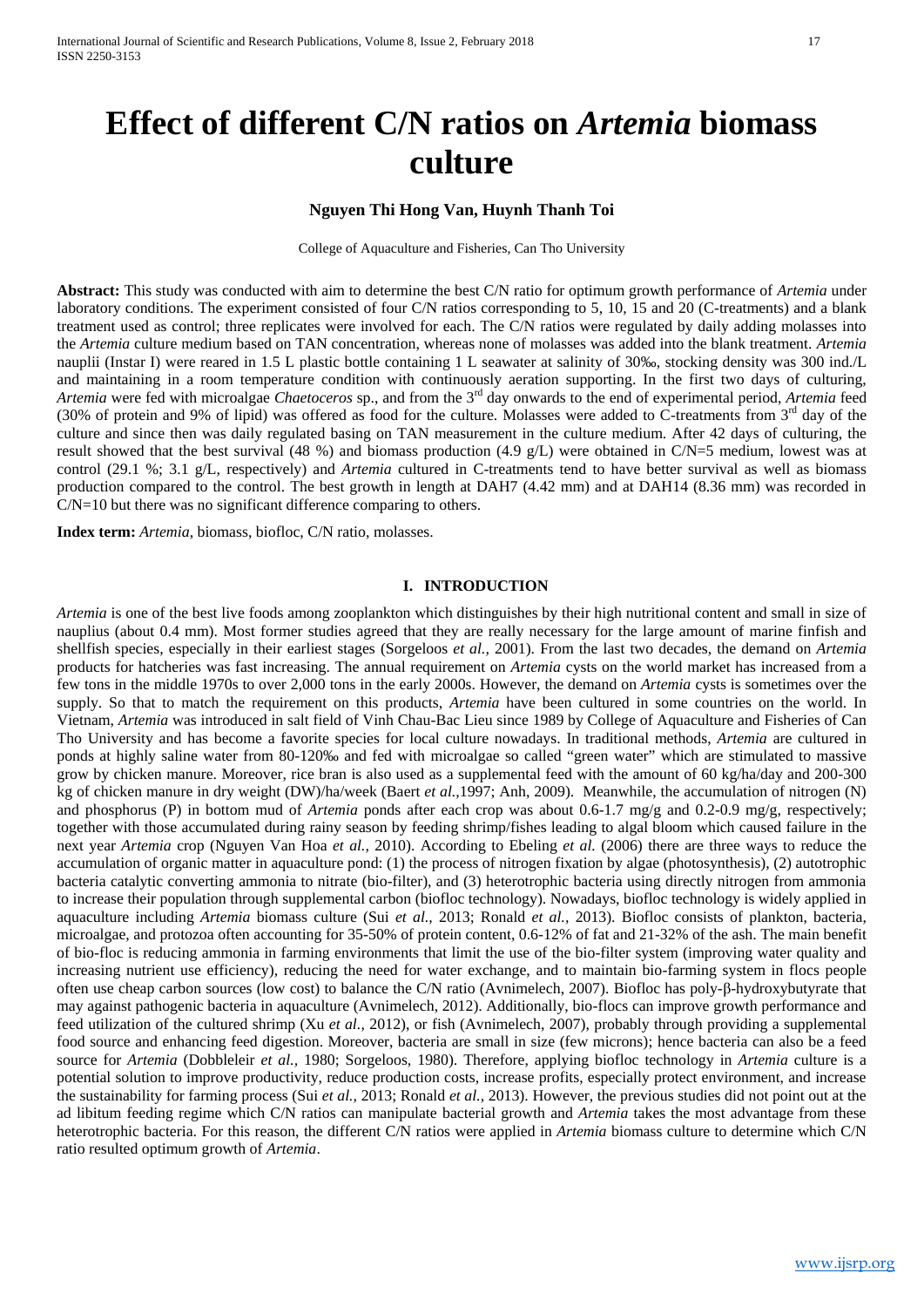## **II. MATERIALS AND METHODS**

### **Experimental setup**

This experiment was conducted with 5 treatments: T1 (blank/control), T2, T3, T4 and T5 (C-treatments), molasses was daily added into T2 to T5 to get C/N ratio at 5, 10, 15 and 20, respectively. For the control treatment, the culture was zero molasses addition. *Artemia* nauplii (Instar I) were reared in 1.5 L plastic bottle containing 1 L of seawater with salinity at 30 ‰, density 300 ind./L, pH about  $7.5$ -8.6 and rearing in room temperature (28 °C), with continuously aeration supporting.

Total ammonium nitrogen (TAN) was measured every 3 days and based on the TAN value and C constituent in analyzed molasses, the amount of molasses was added to reach tested C/N ratios. There were three batches of culturing with different generations (parent, 1st generation or F1 and 2nd generation or F2) for each treatment. When *Artemia* reproduced naupllii around 500 nauplii/L, the biomass was harvested and the nauplii were reset-up for the next biomass culturing (300 nauplii/L) and so on.

Preparation of *Artemia* nauplii: 01 g of *Artemia franciscana* Vinh Chau was added into the 1.5 L conical plastic bottle containing 1 L of seawater at 30‰, the optimal conditions for hatching were maintained such as pH about 7.5-8.6 temperature at 28 °C and continuously aeration supporting (Sorgeloos *et al.,* 1986). After 24h of incubation, freshly hatched *Artemia* nauplii were harvested to set up the experiment.

Food preparation and feeding: *Artemia* were offered microalgae *Chaetoceros* sp., during the first two days of culturing and from the 3rd onwards to the end of experimental period, *Artemia* were fed with *Artemia* feed containing 30% of protein and 9% of lipid following feeding regime by Hoa (1993). *Artemia* feed was soaked in seawater (salinity 30‰) for 15 minutes, then the solution was filtered through the 50 um net before feeding. The total amount of daily feed was divided in four parts, and distributed to *Artemia* in four times per day (at 8:00, 11:00, 14:00 and 17:00). The amount of feed was adjusted by day based on the demand of *Artemia* through the observation of feed in water (water color) and in digestive track of *Artemia*.

#### **Data collection and analysis**

Water quality: pH and temperature were daily recorded at 8:00 and 14:00 by pH meter and thermometer, respectively. TAN  $(NH_3/NH_4^+)$  concentration was recorded every 3 days and nitrite  $(NO_2)$  concentration was recorded weekly by test-kit (Sera; Germany).

Bacteria density was observed by measuring the optical density (OD) of particles in culture water at 550 nm in wavelength. Water samples for OD were collected after 4 hours of molasses adding, and then the water samples (2 samples/week) were ground by stirring homogenizer until the homogenous mixture was obtained. Those mixture liquids were put into cuvettes (4 ml) before measuring by spectrophotometer.

Survival at DAH7 and at DAH14 was counted and calculated following the below formula:

*Survival rate (%) = final number of Artemia at DAH7 or DAH14/Initial number of Artemia at stock × 100.*

Individual length of *Artemia* at DAH7 and at DAH14 was recorded by randomly measuring the individual length of 30 *Artemia* in each treatment, *Artemia* was measured from the head to the furca of *Artemia* under specific binocular (Olympus SZ51, Japan)

Fecundity: Number of cysts or nauplii per female were recorded from 30 randomize females in each the brook sac of each *Artemia* female was opened and counted all the number of cysts (yellow-brown in color) or nauplii (orange in color) under microscope (10×).

Final *Artemia* biomass production is a lump sum of three times biomass harvesting (in number and weight).

## **Statistical analysis**

The data of biomass production, survival, OD were checked for normal distribution and homogeneity of variance by p-p plots and Levene´s test of Statistica 7.0 software for windows. If one of these assumptions could not be satisfied, data were transformed, prior to one-way analysis of variance (ANOVA), followed by Tukey´s honestly significant difference (HSD) test, employed at 0.05 probability level. A non-parametric, Kruskal-Wallis, test was used when the transformation could not be applied.

## **III. RESULTS AND DISCUSSION**

#### **Water quality**

The water parameters of experimental culture were presented in the Table 1. The average temperature of each treatment at 7:00 AM and 14:00 PM was 27.8- 28.9 °C, respectively. According to Hoa *et al*. (2007), the temperature in this culture was in suitable range for the growth of *Artemia*. In the other hand, the pH of culture water in this study was in the range of 8.1 – 8.4, assuming as optimum range for the growth of *Artemia* (Hoa *et al.,* 2007).

Concerning to other abiotic parameters, sampling during experimental period indicated that average TAN content was lowest at T4 (0.25 mg/L) and highest found at control treatment (0.28  $\pm$  0.21 mg/L), that might be related to the growth of bacteria when molasses were daily added to T2, T3, T4 and T5. Meanwhile, NO<sub>2</sub> content ranged from 0.05 to 0.2 mg/L (7th day) and 1 to 2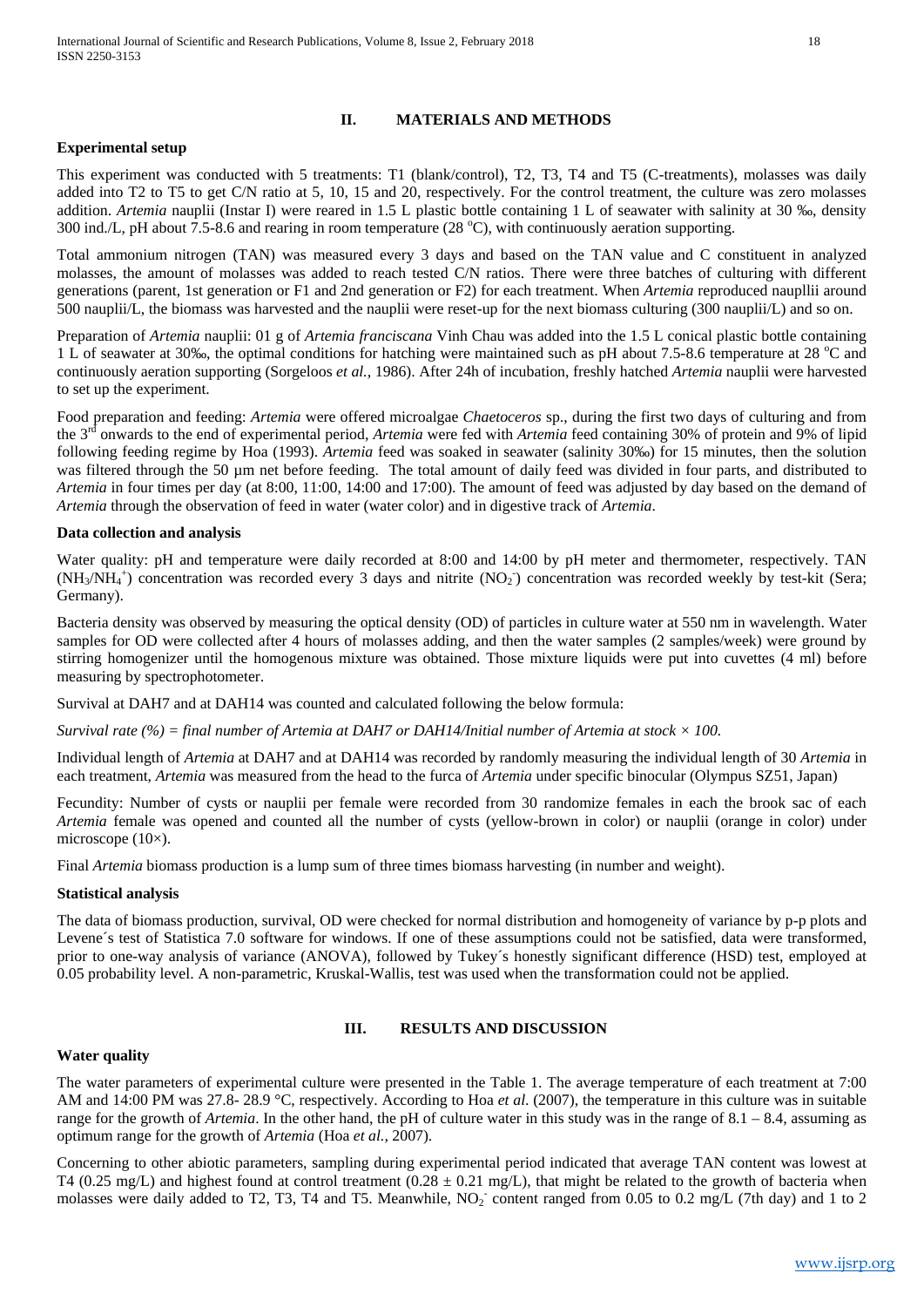mg/L (14th day) and NO2- content of control treatment was always lower than other treatments and that could also be the result of higher growth of bacteria in T2, T3 T4 and T5 because of bacteria is also feed source for *Artemia* (Dobbleleir *et al.,* 1980; Sorgeloos, 1980). However, Dhont *et al.* (1996) reported that *Artemia* have ability to resist high level of TAN and NO<sub>2</sub> content and LC50 (lethal concentration of 50%) of *Artemia* on TAN and NO<sub>2</sub> concentration 24 hours is 1000 mg/L and 320 mg/L, respectively. Therefore, TAN and NO<sub>2</sub> concentration in this study was in suitable range for the growth of *Artemia*.

## **Optical density**

According to Barman *et al.* (2015), the growth of bacteria can be observed by comparative daily OD checking, the higher final OD number is the higher bacterial cells in the water when compared to initial OD number. The optical density of culture water was presented in Table 1. The OD of water culture was in range 0.12-0.36, the OD was insignificantly increased in all treatments with carbon addition as compared to the control, except at the second recording (OD2), there was a significantly difference between T3 and control treatment (it also is presented in Table 1). So, the result of OD in this study indicated that bacteria increased their cells in all carbon treated culture. However, the OD of T5 was not observed because all *Artemia* in this treatment died before day 8th.

| Treatment    | Average OD        | OD <sub>2</sub>              |
|--------------|-------------------|------------------------------|
| T1 (control) | $0.012 \pm 0.005$ | $0.010 \pm 0.001^{\text{a}}$ |
| T2 (C/N5)    | $0.028 \pm 0.019$ | $0.015 \pm 0.002^{ab}$       |
| T3 (C/N10)   | $0.034 \pm 0.021$ | $0.026 \pm 0.010^b$          |
| T4 (C/N15)   | $0.036 \pm 0.024$ | $0.027 \pm 0.007^{ab}$       |
| T5 (C/N20)   |                   |                              |

**Table 1**: Optical density (OD) of culture water (n=4). Dash is indicated for non-observation

## *Artemia* **growth performance**

Survival of *Artemia* in this study is showed in Table 2. In first batch (parent generation), the survival of *Artemia* varied from 0% to 33%, the highest survival (33.2 %) was obtained in the control and lowest was T5 (all *Artemia* died before day 8th), however, there was not statistically significant found between treatments ( $p > 0.05$ ). In the second batch (F1), the survival of *Artemia* in the study was in range 44- 67%, the C-treatment (T2, T3 and T4) indicated higher survivals (65-67%) than the control (only 44%) but again no significant was found between them. In the last batch (F2), lowest survival was obtained in the control (only 10%) and statistical significantly (p < 0.05; Table 2) to other C- treatments (ranging from 20-49%). In total, the average survival of *Artemia* of three batches was 29- 48% and significantly highest value was obtained in all C-treatments as compared to that obtained in the control (p < 0.05). In comparison between C/N ratios, the survival of *Artemia* was not significantly different among carbon added treatments for the first batch and second batch, except of C/N ratio 20 as all *Artemia* died at day 8th of culturing in the first batch. In the last batch, there was difference among C-treatments, the two C/N ratios 5 and 10 (T2, T3) gave better survival (39-49%) than at T4 (C/N=15), only 20% and this difference is statistical significantly ( $p < 0.05$ ).

Regarding to the failure at day 8th in the C/N ration 20, the death of all *Artemia* may related to massive growth of bacteria, according to Toi *et al*. (2013a) the huge increase of bacteria affected on swimming activity, oxygen uptake and food utilization of *Artemia*, his study revealed that swimming activity and food utilized of *Artemia* reduced when the C/N ratio increased from 10 to 50. In this study the massive growth of bacteria may increase by the increase of C/N ratio, based on the OD results (Table 1) the OD increased 2-3 times in the treatments with C/N manipulating as compared to control treatment (without carbon adding). In addition, the OD increased when C/N ratio in the culture water was also increased (Table 1). The massive growth may be the cause of low survival of *Artemia* in T4 (3rd batch), and died off in T5 (1st batch) in this study. Toi *et al*. (2013b) assumed that the manipulation of C/N ratio can improve survival of *Artemia* when microalgae were used as a main food. This result is similar to our finding in the second and the third batch at C/N ratio of 5, 10 and 15 although *Artemia* feed was used.

**Table 2:** Survival (%) of *Artemia* in three batches culturing. From the 2<sup>nd</sup> batch to 3<sup>rd</sup> batch, the T5 was not set up because the parent generation died before getting maturity.

| Treatment    | Survival (%)           |                            |                        |                         |  |
|--------------|------------------------|----------------------------|------------------------|-------------------------|--|
|              | $1st$ batch (P)        | $2nd$ batch (F1)           | $3rd$ batch (F2)       | Average                 |  |
| T1 (control) | $33.2 \pm 7.9^b$       | $44.0 \pm 6.5^{\circ}$     | $10.1 + 2.2^a$         | $29.1 \pm 15.9^{\circ}$ |  |
| T2 (C/N5)    | $29.1 \pm 5.7^b$       | $65.3 \pm 5.9^{\rm a}$     | $49.4 \pm 6.0^{\circ}$ | $48.0 \pm 16.5^b$       |  |
| T3 (C/N10)   | $23.9 \pm 5.1^{\rm b}$ | $67.4 \pm 17.2^{\text{a}}$ | $39.3 \pm 8.0^{\circ}$ | $43.6 \pm 21.5^{\rm b}$ |  |
| T4 (C/N15)   | $31.8 \pm 7.7^b$       | $65.8 \pm 1.4^{\circ}$     | $20.4 \pm 3.9^b$       | $39.3 \pm 20.9^b$       |  |
| T5 (C/N20)   | $\theta^a$             |                            |                        |                         |  |

*Artemia* performance in term of individual length was showed in Table 3. At DAH7, the length of *Artemia* was in range 4.1-4.4 mm and it increased in all the culture where carbon was added, but the increase in length was not significant different as compared to those *Artemia* in the control treatment. After 14 day of culturing (DAH14), *Artemia* in control treatment was smaller than *Artemia* in the C-treatments (7.69 mm versus 8.11 to 8.36 mm; Table 4), except for *Artemia* in T5. The increase of C/N ratio was resulted in improved length of *Artemia*, but no significantly difference was found in length between treatments ( $p > 0.05$ ). Toi *et al*. (2013) reported that the higher growth performance in term of length was obtained in the carbon added treatment, which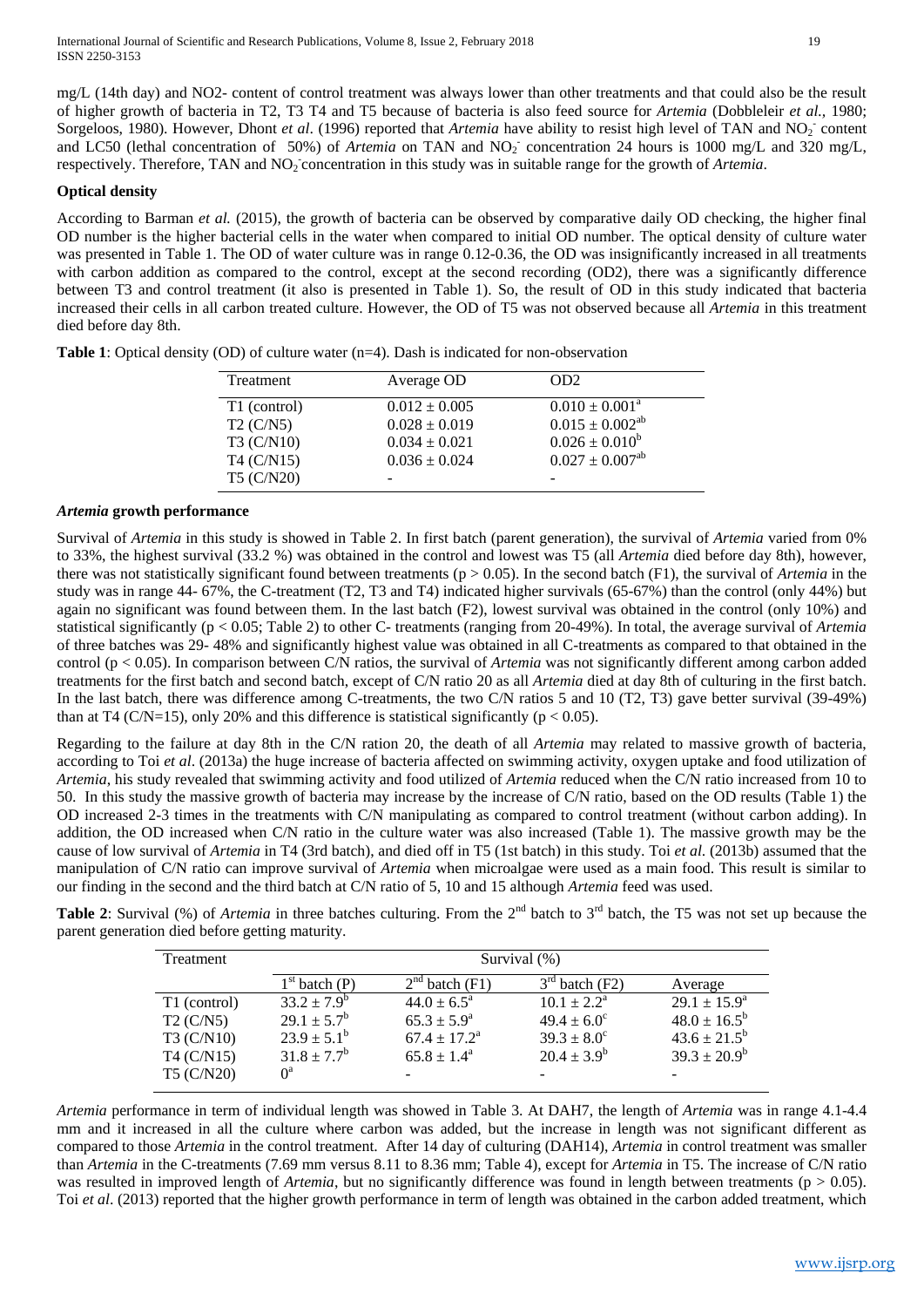may result from bacteria grown in the culture medium when they used added carbon as nutrition source. As a consequence, *Artemia* benefitted from these bacteria that are believed to contribute with enzymes to breakdown of food and easier absorbed by target animal (Intriago and Jone, 1993) and it can be used as a direct food for *Artemia* (Hoa *et al.,* 2007).

| Treatment       | Individual length (mm)       |                            |  |  |
|-----------------|------------------------------|----------------------------|--|--|
|                 | DAH7 length                  | DAH14 length               |  |  |
| T1 (control)    | $4.10 \pm 0.61^{\circ}$      | $7.69 \pm 0.97^{\text{a}}$ |  |  |
| $T2 (C/N = 5)$  | $4.12 \pm 0.58^{\text{a}}$   | $8.11 \pm 0.80^a$          |  |  |
| T3 $(C/N = 10)$ | $4.33 \pm 0.86^a$            | $8.27 \pm 1.10^a$          |  |  |
| $T4 (C/N = 15)$ | $4.34 \pm 1.06^a$            | $8.36 \pm 0.93^{\text{a}}$ |  |  |
| $T5 (C/N = 20)$ | $4.42 \pm 0.87$ <sup>a</sup> | -                          |  |  |

Table 3. The individual length (mm) of *Artemia* of parent generation

### **Total biomass production**

The result of *Artemia* biomass production was showed in Table 4. The biomass production in 1st batch, 2nd batch and third batch was harvested at DAH16, DAH14 and DAH12 of each batch, respectively. This result indicated that the use of offspring for restocking is not only shorter culture period to get harvesting but also save time and cost for biomass production. The biomass production in the first batch was in range 0.78 - 1.08 g/L, there was no significant between the carbon-treated treatment and the control treatment. It was clear that carbon addition in the first batch was not improved biomass production that might be *Artemia* were not adaptation to *Artemia* feed and bio-floc environment, and in later batches, *Artemia* had better adaptation to *Artemia* feed and bio-floc environment, therefore shorten time of culture. For the second batch, biomass production in the control treatment was lower than in C- treatments, the lowest biomass (1.48 g/L) was obtained in control and highest biomass was recorded in T2 (2.2) g/L). However, only significant different was found ( $p < 0.05$ ) between T1 (control) and T2 (C/N ratio 5) while there were not significant different among others. In addition, biomass production was improved in all carbon-added treatments at the third batch, the highest biomass (1.66 g/L) was in T2 whereas lowest biomass was obtained in the control treatment. The difference in biomass production was significant higher in all carbon-added treatments than in control treatment except T4 (Table 4). The addition of carbon at C/N=5 resulted in highest biomass production and was significant different compared to that obtained in the  $C/N=15$ , but no significantly difference was found when compared to the biomass production in  $C/N=10$ .

In general, after three culture batches, total biomass production in three batches was in range 3.1 to 4.9 g/L indicated that addition of carbon in the culture resulted in higher biomass production than in the control treatment. Based total biomass harvesting, apparently that, the carbon addition in *Artemia* culture with C/N =5 gave best result in improving of biomass production, although not significantly ( $p > 0.05$ ) to other ratios among C-treatments but was significant difference to those in the control ( $p < 0.05$ ; Table 4). According to Toi *et al*. (2013a; 2013b) bacterial growth stimulated by the addition of carbon not only improves water quality but also increases the production of *Artemia*, the biomass production increased nearly double at DAH 14 in the culture where *Artemia* fed with *Tetraselmis* sp. and carbon added to get C/N ratio 10 and sucrose was used as the carbon source.

| Treatment       | Biomass production $(g/L)$ |                            |                               |                            |  |
|-----------------|----------------------------|----------------------------|-------------------------------|----------------------------|--|
|                 | $1st$ batch                | $2nd$ batch                | $3rd$ batch                   | Total biomass              |  |
|                 | (P                         | (F1)                       | (F2)                          |                            |  |
| T1 (control)    | $1.08 \pm 0.20^a$          | $1.48 \pm 0.25^{\text{a}}$ | $0.56 \pm 0.11^{\text{a}}$    | $3.11 \pm 0.33^{\text{a}}$ |  |
| $T2 (C/N = 5)$  | $1.02 \pm 0.19^a$          | $2.20 \pm 0.24^b$          | $1.66 \pm 0.10^c$             | $4.89 \pm 0.43^b$          |  |
| $T3 (C/N = 10)$ | $0.78 \pm 0.20^a$          | $2.03 \pm 0.31^{ab}$       | $1.33 \pm 0.29$ <sup>bc</sup> | $4.14 \pm 0.40^{ab}$       |  |
| $T4 (C/N = 15)$ | $1.04 \pm 0.26^{\circ}$    | $1.89 \pm 0.13^{ab}$       | $0.96 \pm 0.21^{ab}$          | $3.90 \pm 0.52^{ab}$       |  |
| $T5 (C/N = 20)$ |                            |                            |                               |                            |  |

**Table 4**: Biomass production (g/L).

In contrast, in present study the *Artemia* feed (30% protein; 9% lipid) and molasses was used, so that the experimental condition was in difference. According to Crab (2010) the nutritional value of biofloc is dependent on carbon source using, the crude protein of biofloc produce by glucose (40% DW) was higher than biofloc produced by starch (20% DW) and acetate (19% DW). Therefore, the biofloc produced in this study might have lower quality than that obtained from previous study. This reason may result lower improved biomass production in this study.

## **IV. CONCLUSIONS**

After 42 days of culturing with three batches, there were improved in length of *Artemia* in the carbon-treated treatments but it was not significantly different compared to the control. However, significantly improved survival in all carbon-treated treatments was found, except for the culture with C/N ratio 20.

The improve biomass production was obtained in all carbon-treated treatments, except for C/N 20. No significantly difference was found in biomass production between carbon-treated treatments as compared to the control, but significantly higher biomass production than in control was found in T2 (C/N5).